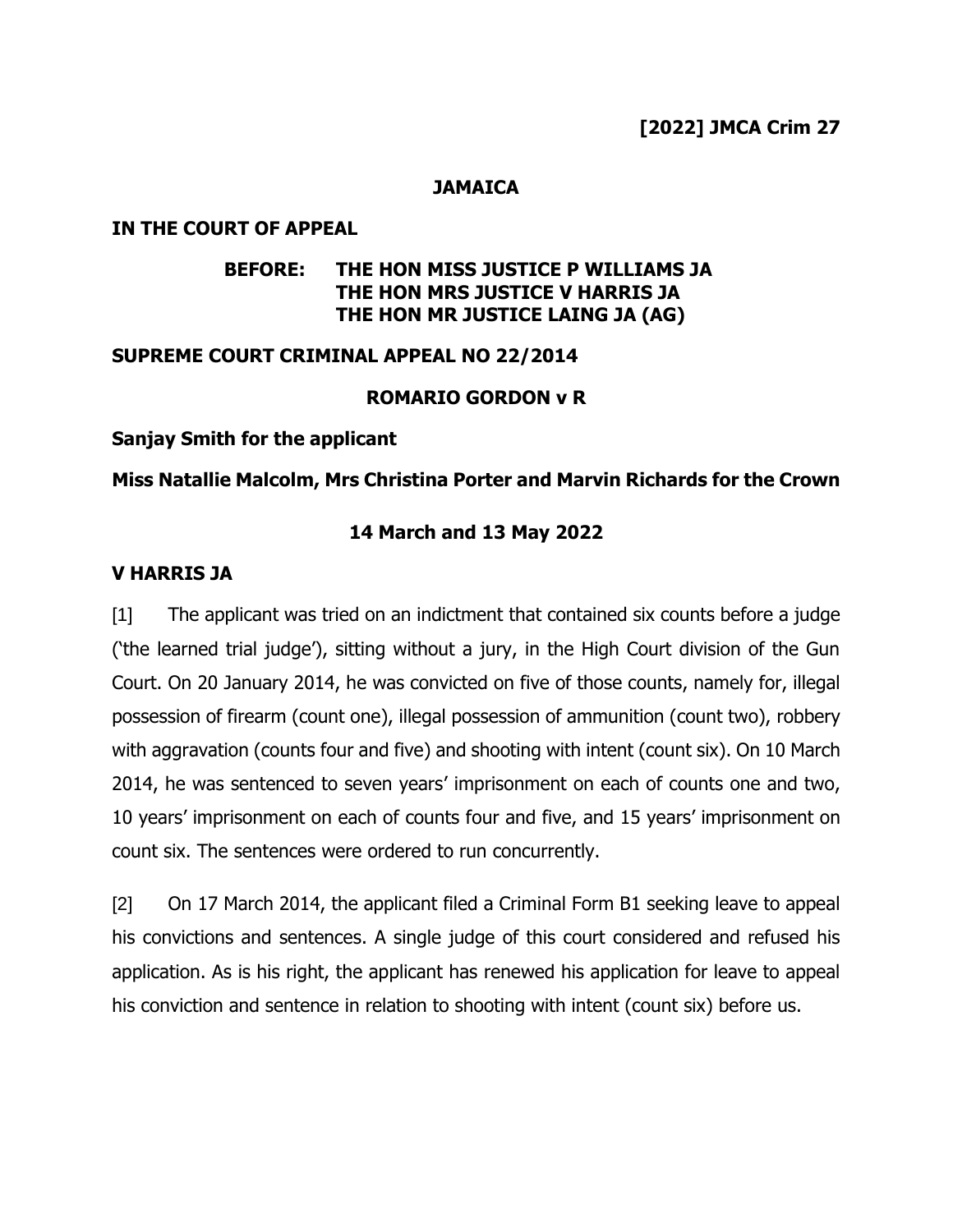## **Background facts**

[3] The case for the prosecution was that on 25 May 2013, at about 3:45 am, the complainants, Mr David Porter and Mr Norman Fray, were in Cross Roads, in the parish of Saint Andrew, standing in front of Mr Fray's stall. As they were speaking, a white Nissan motor vehicle, bearing a red registration plate which included the numbers '32' ('the car'), drove towards them. When the car was about 8½ feet away from the complainants, the applicant alighted from the front passenger seat and pulled out a firearm, which was described by Mr Porter as a silver or chrome "spinner barrel gun" (an expression which we understand to be a colloquial term for a revolver) and by Mr Fray as a gun smoke chrome .38 revolver. The applicant pointed the firearm at the complainants and said, "Police, don't move … hands up". He then searched the complainants and asked them to produce a form of identification. When they did, he snatched their wallets. Then, while still pointing the firearm at them, the applicant searched the stall and removed a container with money and cigarettes. As another motor vehicle approached, the driver of the car said to the applicant, "watch out fi diss". The applicant then walked backwards to the car with the firearm pointing at the complainants and entered the front passenger seat. The car sped off in the direction of New Kingston.

[4] At approximately 3:50 am, just five minutes later, two police officers, Corporal Eddie Wright and Constable Lucien Bloomfield ('the police officers'), while on patrol in a marked service vehicle, noticed the car because it had pulled out of a line of traffic on Balmoral Avenue and disobeyed the red traffic light. The car quickly drove onto Maxfield Avenue, heading in the direction of Half Way Tree. The police officers pursued the car with the beacon and emergency lights of the service vehicle turned on. Despite the police officers' efforts, the driver refused to comply with their commands to stop. The car eventually crashed into a median on Constant Spring Road, which caused one of its tyres to explode. Shortly after, the driver stopped the car in a lane off Seaward Drive after hitting a parked motor vehicle. The driver came out of the car, firearm in hand, and began shooting in the direction of the police officers. He then ran off and escaped into the lane.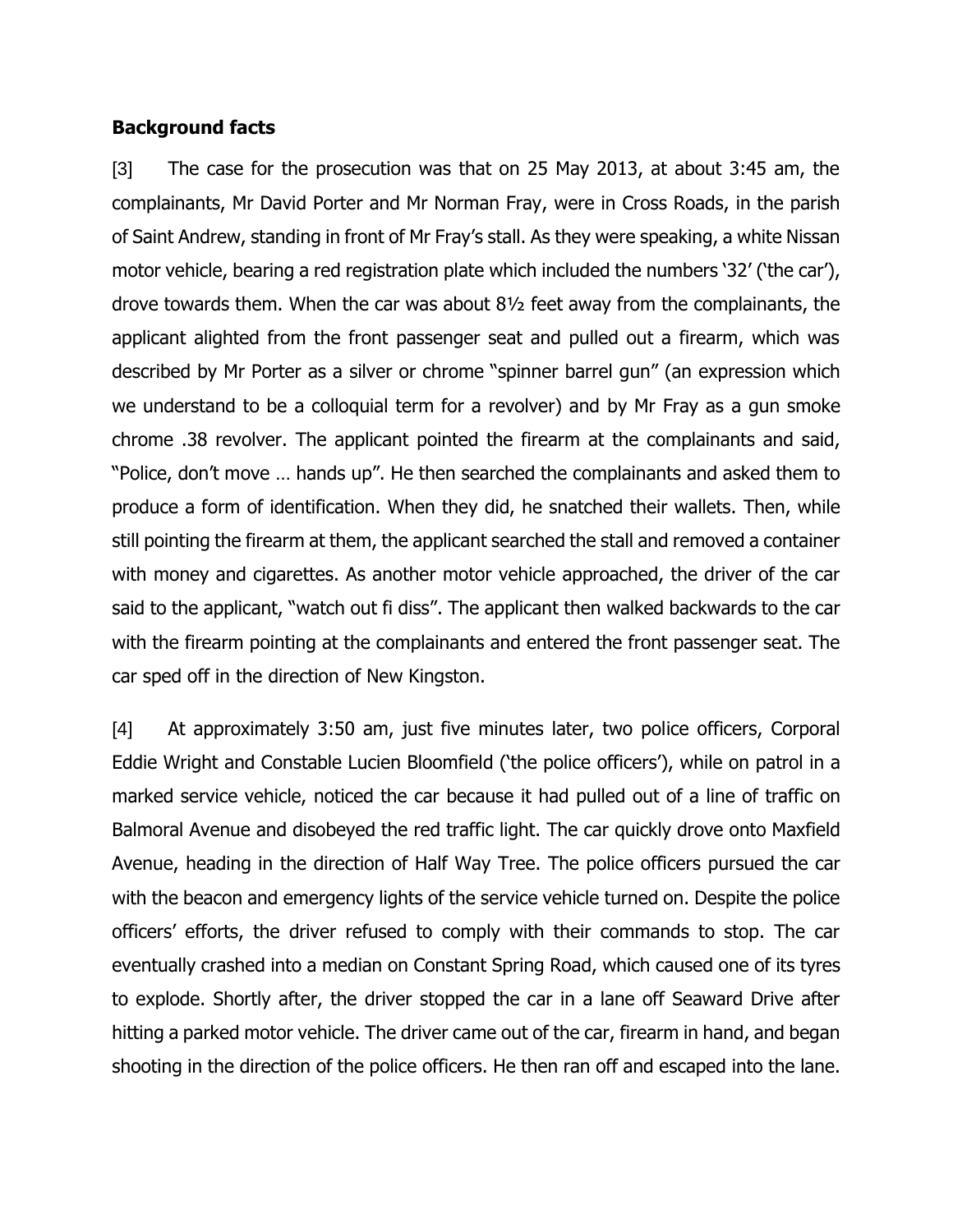[5] The police officers approached the car and saw the applicant exit from its front passenger side. He was searched, but nothing incriminating was found on his person. However, upon searching the car, a chrome .38 revolver loaded with three live rounds was found under the front passenger seat (where the applicant had been seated). They showed the firearm to him, and he said, "No sah, ah nuh fi mi dat". They cautioned the applicant, arrested him and took him to the Half Way Tree police station. Significantly, the car bore a red licence plate with registration number PE 3273.

[6] Approximately two hours after the robbery, the complainants were at the Half Way Tree Police Station making a report about the robbery when they saw the police officers arrive with the applicant. He was wearing the same clothes (pink shirt, pink belt and jeans) and mohawk hairstyle he had sported when he robbed them. The complainants identified the applicant as the person who had robbed them, and he was subsequently charged.

[7] At the trial, the applicant remained silent and elected not to call any witnesses in his defence. It was, however, revealed during the cross-examination of Constable Bloomfield that when the applicant was arrested, he told him under caution that he was taking a taxi from Half Way Tree (which we understand to essentially be an absolute denial on the applicant's part that he was engaged in any joint enterprise with the driver, whether to rob Messrs Porter and Fray or shoot at the police; and that he was simply a passenger in a taxi; hence his presence was merely accidental).

## **The application for leave to appeal**

[8] Counsel for the applicant, Mr Sanjay Smith, sought and was granted permission to abandon the original grounds of appeal. The renewed application for leave to appeal, before this court, proposed two supplemental grounds, namely:

> "1. The Learned Trial Judge erred by finding that [the] Applicant had a case to answer for Shooting with intent and by extension, convicting the Applicant on the charge of Shooting with intent.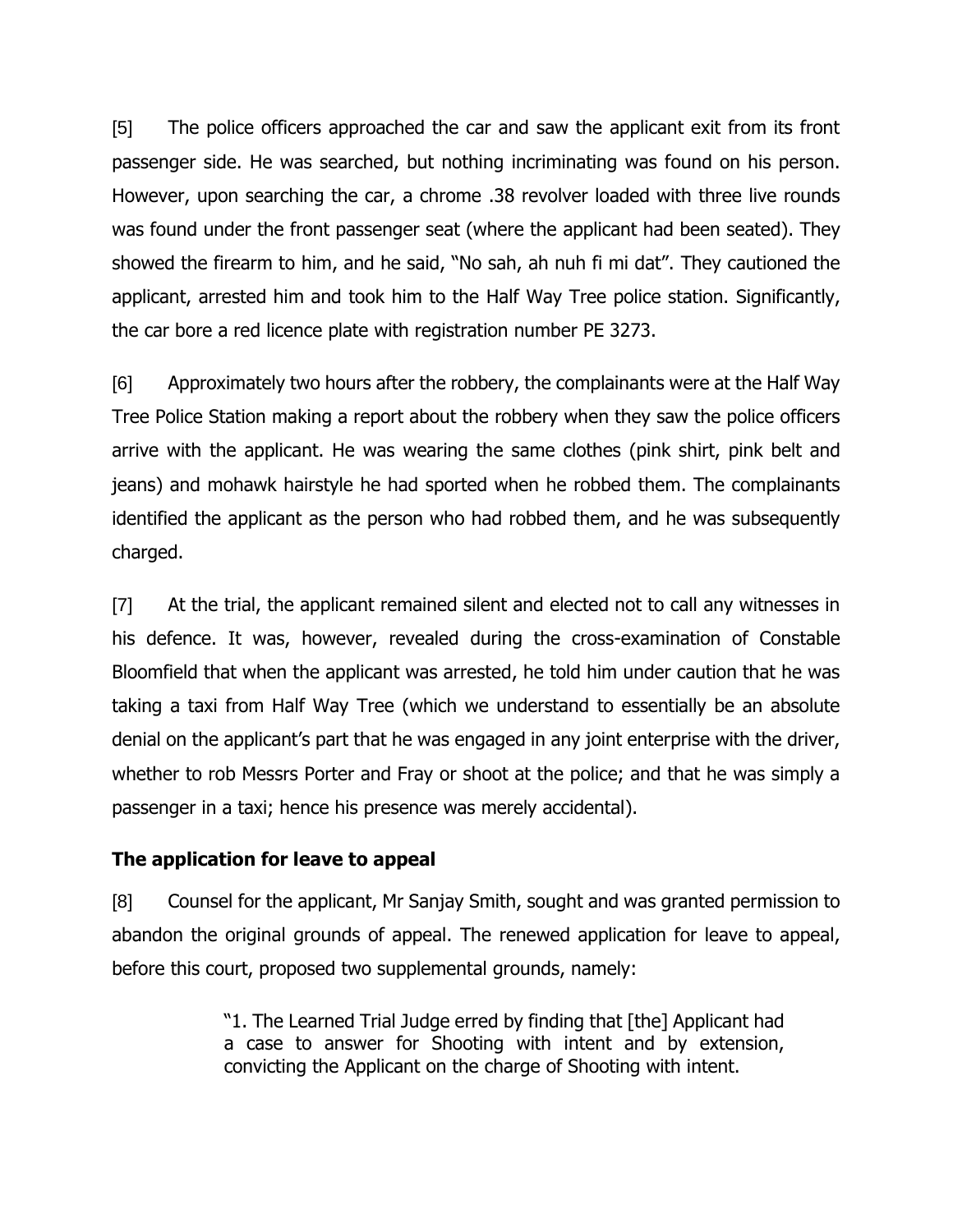2. The sentence is manifestly excessive."

## **Discussion**

## Ground one

[9] The applicant has sought to impugn the learned trial judge's finding that he was guilty of the offence of shooting with intent, on the basis that he was not seen with a firearm and did not shoot at the police officers.

[10] Counsel, Mr Smith, submitted on the applicant's behalf that there was no action or positive act on his part to support the Crown's contention that he aided and abetted the driver to commit the offence of shooting with intent. It was further argued that merely being present at the scene was not sufficient. Mr Smith asserted that the applicant was a passenger in the car that was operating as a taxi, and he knew nothing about the firearm found under his seat. Counsel submitted that even on the prosecution's case, the commission of the robberies was the extent of the applicant's involvement. Taking into account the applicant's conduct, he posited that it did not give rise to a reasonable presumption that the applicant was a part of a common design to commit the offence of shooting with intent. For those reasons, he urged us to find that the learned trial judge erred in law and, in fact, by finding the applicant guilty of that offence. Reliance was placed on the cases of **R v Coney** (1882) 8 QBD 534, **R v Powell and another** [1999] AC 1, **Audley Cameron v R** (unreported), Court of Appeal, Jamaica, Supreme Court Criminal Appeal No 56/2006, judgment delivered 21 November 2008 and **Kevin Bascoe v R** (unreported), Court of Appeal, Jamaica, Supreme Court Criminal Appeal No 8/2004, judgment delivered 23 January 2008, in support of those arguments.

[11] On the other hand, Crown Counsel, Mrs Christina Porter, contended that there was sufficient evidence of joint possession for the learned trial judge to call upon the applicant at the end of the prosecution's case to answer to the charge of shooting with intent. She cited the evidence that the applicant and the driver were together before the shooting and had robbed the complainants at Cross Roads to make the point that the applicant's presence in the car when the police officers were shot at was not merely accidental.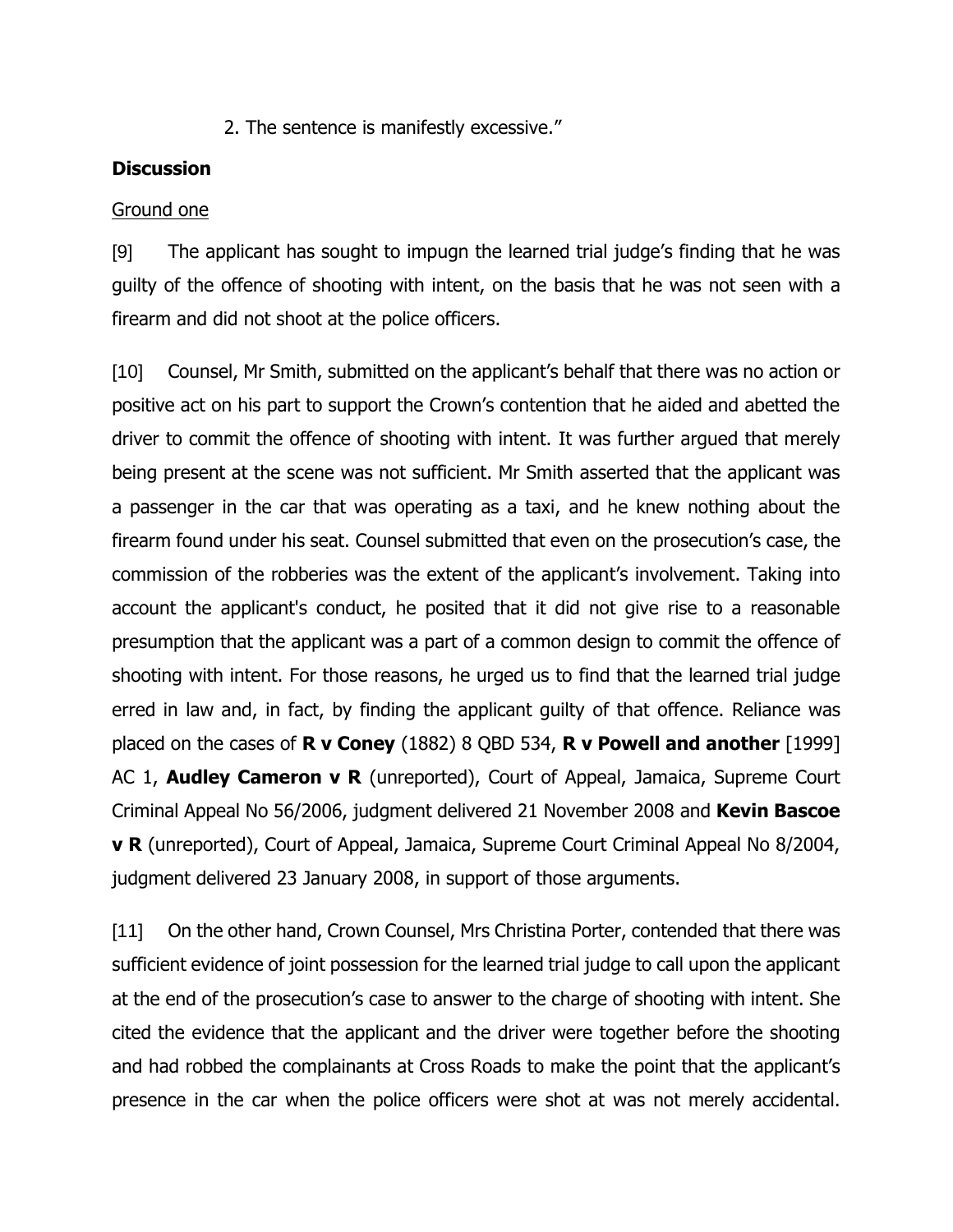Additionally, it was posited that the shooting at the police officers represented a continuing transaction and was all part and parcel of the common design because the driver and the applicant were both trying to evade the police officers. The learned trial judge, it was submitted, properly considered the applicable statutory provision, that being, section 20(5)(a) of the Firearms Act ('the Act') and relevant cases. Accordingly, having applied the relevant principles, the learned trial judge was entitled to reasonably infer that the applicant was deliberately present and aided and abetted the driver in the commission of the offence of shooting with intent, pursuant to a joint enterprise. The cases of **R v Clovis Patterson** (unreported), Court of Appeal, Jamaica, Supreme Court Criminal Appeal No 81/2004, judgment delivered 20 April 2007, **Dave Harris and others v R** (unreported), Court of Appeal, Jamaica, Supreme Court Criminal Appeal Nos 106, 108, 114 & 123/2004, judgment delivered 21 November 2008, **Audley Cameron v R** and **R v Galbraith** [1981] 2 All ER 1060 were cited in support of these submissions.

[12] The relevant provision for the offence of shooting with intent can be found in section 20 of the Offences Against the Person Act. Section 20(1) provides that anyone who unlawfully and maliciously shoots at another with the intent "to maim, disfigure or disable any person or to do some other grievous bodily harm to any person, or with intent to resist or prevent the lawful apprehension or detainer of any person, shall be guilty of a felony".

[13] It is agreed that the applicant was not the person who did the physical act of shooting at the police officers on the prosecution's case. He admitted to his presence at the material time and place of the commission of the offence but has denied any participation, active or otherwise. Therefore, at first blush, we considered that the main issue for this court's consideration is whether the circumstances of this case gave rise to a reasonable presumption that the applicant was present to aid and abet the commission of the offence of shooting with intent and that the statutory provision, relied on by the learned trial judge as well as Crown Counsel, that is section 20(5)(a) of the Act, was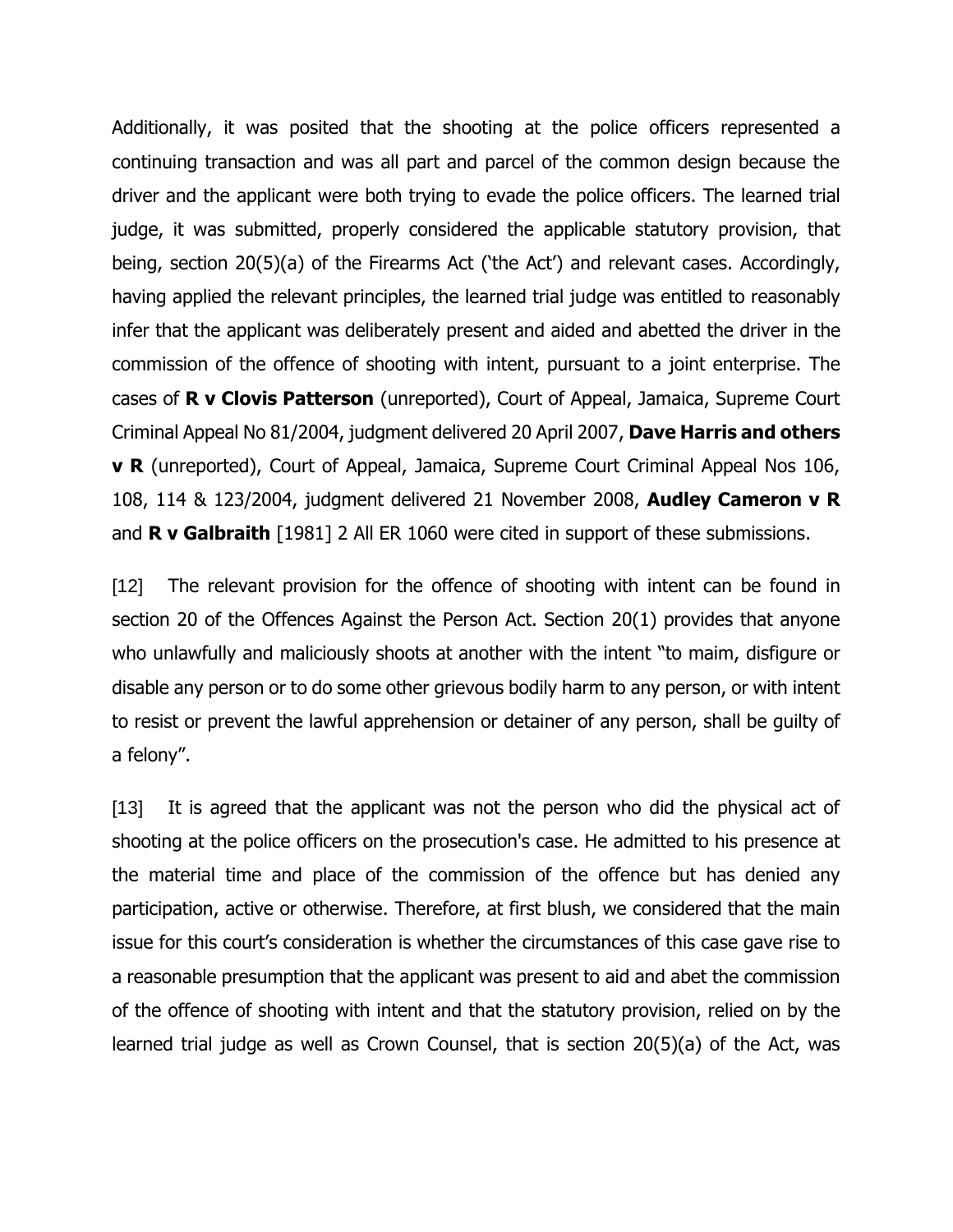relevant. However, as will be seen later in the judgment, our task was not quite that straightforward.

[14] Section 20(5)(a) of the Act provides:

"20. - (5) In any prosecution for an offence under this section-

(a) any person who is in the company of someone who uses or attempts to use a firearm to commit-

(i) any felony; or

(ii) any offence involving either an assault or the resisting of lawful apprehension of any person,

shall, if the circumstances give rise to a reasonable presumption that he was present to aid or abet the commission of the felony or offence aforesaid, be treated, in the absence of reasonable excuse, as being also in possession of the firearm; …."

[15] In **R v Clovis Patterson**, a decision from this court (and relied on by the learned trial judge and Crown Counsel), Smith JA discussed the operation of that section. He said at pages 11 and 12 of the judgment:

> "Where the specified offence committed by the actual possessor, that is the principal offender, is one to which the principle of joint enterprise or common design is readily applicable, for example robbery, then the voluntary presence of an accused as a companion of the principal will normally be sufficient to raise a prima facie case against him on a charge of the specified offence. In such a situation on a charge under section 20 of the Act, the prosecution need not prove, prima facie, that the accused knew that the actual possessor had a firearm. By operation of subsection (5) (a) he shall be treated as being in possession in the absence of reasonable excuse. In other words, once it is established that there are circumstances which give rise to a reasonable presumption that he was there to aid and abet the commission of the specified offence, then he shall be treated, in the absence of reasonable excuse, as jointly in possession of the firearm with the actual possessor. It is therefore a question of fact in each case."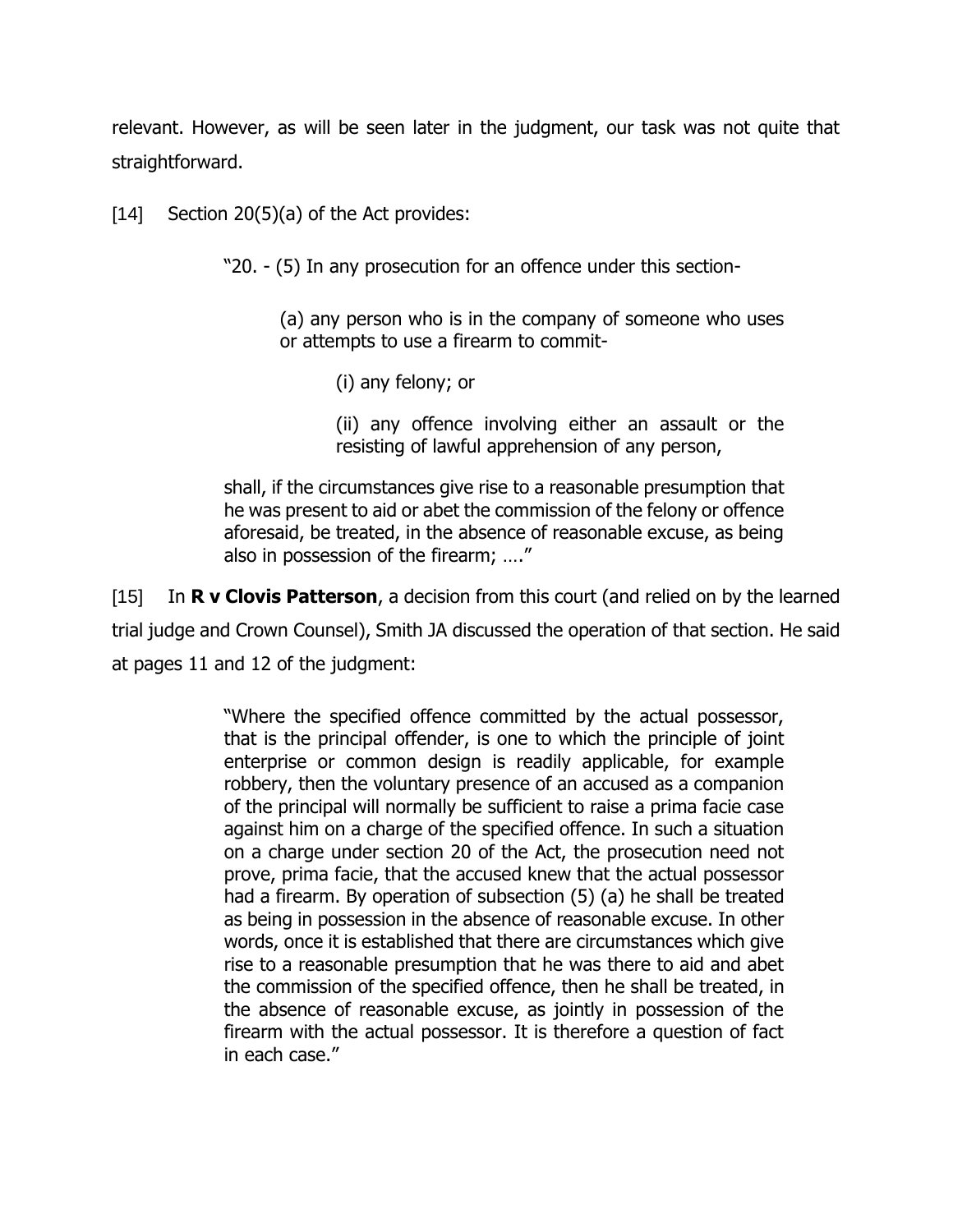[16] That excerpt from the judgment effectively confirms that section 20(5)(a) of the Act operates as a deeming provision for the offence of illegal possession of firearm. It is preceded by section 20(1)(b), which states that no person should be in possession of a firearm or ammunition not under and in accordance with the terms and conditions of a Firearm User's Licence. Therefore, applying the statutory provision to the facts of the present case, once the applicant is found to be present to aid and abet the principal offender (the driver) who is in unlawful possession of a firearm and the principal offender uses or attempts to use that firearm in the commission of a felony (which in this case would be the offence of shooting with intent), he is deemed to also be in unlawful or illegal possession of that firearm. Correspondingly, for the applicant to be convicted under section 20(5)(a) (that is, to be deemed to be in possession of the firearm that the driver used to shoot at the police officers), another count for illegal possession of firearm ought to have been included on the indictment. However, there was no such count from the outset, and neither was there an amendment of the indictment to conform with section  $20(5)(a)$  of the Act.

[17] The court brought this observation to the attention of counsel for the applicant and the Crown. Mr Smith submitted that this would further bolster his submission that the learned trial judge erred when she called upon the applicant to answer the charge of shooting with intent and later convicted him of that offence by relying on section 20(5)(a). Crown Counsel submitted that, given the factual context of the case, there was no substantial miscarriage of justice.

[18] We are of the view that, as a result of this omission in the indictment, the learned trial judge fell into error when she relied on section 20(5)(a) of the Act to find that the applicant had a case to answer for shooting with intent (when that provision only allows for a defendant to answer a charge of illegal possession of firearm). That error was further compounded when she found that since the applicant had failed to give a reasonable explanation for being in the presence of the driver (the evidential burden requirement of section 20(5)(a)), he was guilty of the offence of shooting with intent (see pages 243,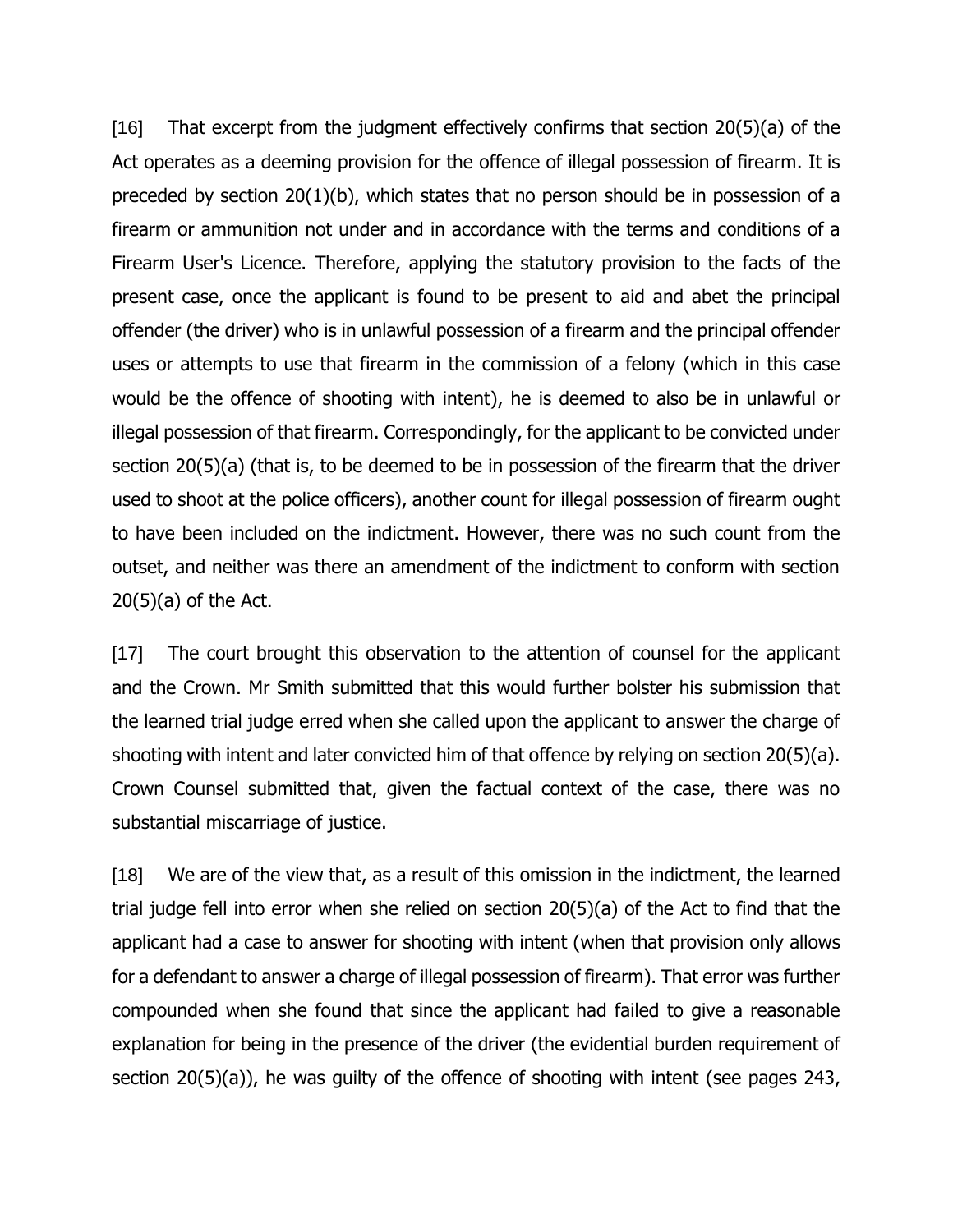lines  $5 - 10$ ; pages 258, lines  $7 - 25$ ; pages 259 – 263, line 1 of the transcript). Accordingly, since the applicant's culpability for the offence of shooting with intent would be directly linked to the driver's possession of his firearm and not only to the actual shooting at the police, the finding of the learned trial judge, in our judgment, has resulted in a miscarriage of justice.

[19] We find instructive the dicta of Smith JA at page 15 in **Clovis Patterson** on the proper interpretation of section 20(5)(a):

> "Now it would seem logical that the evidence which raises the presumption that an accused was present to aid and abet the offence of shooting at, must also raise the presumption that he was aiding and abetting the offfence of illegal possession of firearm. In such a situation without praying in aid the provisions of section (5)(a) anyone who aids and abets the person who commits the offence of shooting at, would himself be guilty of aiding and abetting and the illegal possession of the firearm. **If the intention of the legislature was to lighten the burden of the prosecution, then to give effect to section 20 (5) (a) where a person is voluntarily in the company of another who uses a firearm to commit an offence specified in the subsection, in absence of reasonable excuse that person shall be treated as also being in possession of the firearm contrary to section 20(1)(b). Whereas at common law, non-accidental presence is no more than evidence for the jury, by virtue of the subsection, in the absence of a reasonable excuse, it is conclusive of guilt. This in our view is the proper interpretation of the subsection**." (Emphasis added)

[20] Additionally, an essential question that also would have required exploration by the learned trial judge (since the trial proceeded on the bases that the indictment was in proper form and section 20(5)(a) of the Act was applicable) is whether or not the evidence disclosed circumstances that are capable of giving rise to the reasonable presumption that the applicant was present to aid and abet the driver to commit the offence of shooting at the police with intent to cause them grievous bodily harm (as stated in the indictment). This assessment would be necessary before the applicant could be deemed to be in joint possession of the firearm used by the driver to commit the specified offence.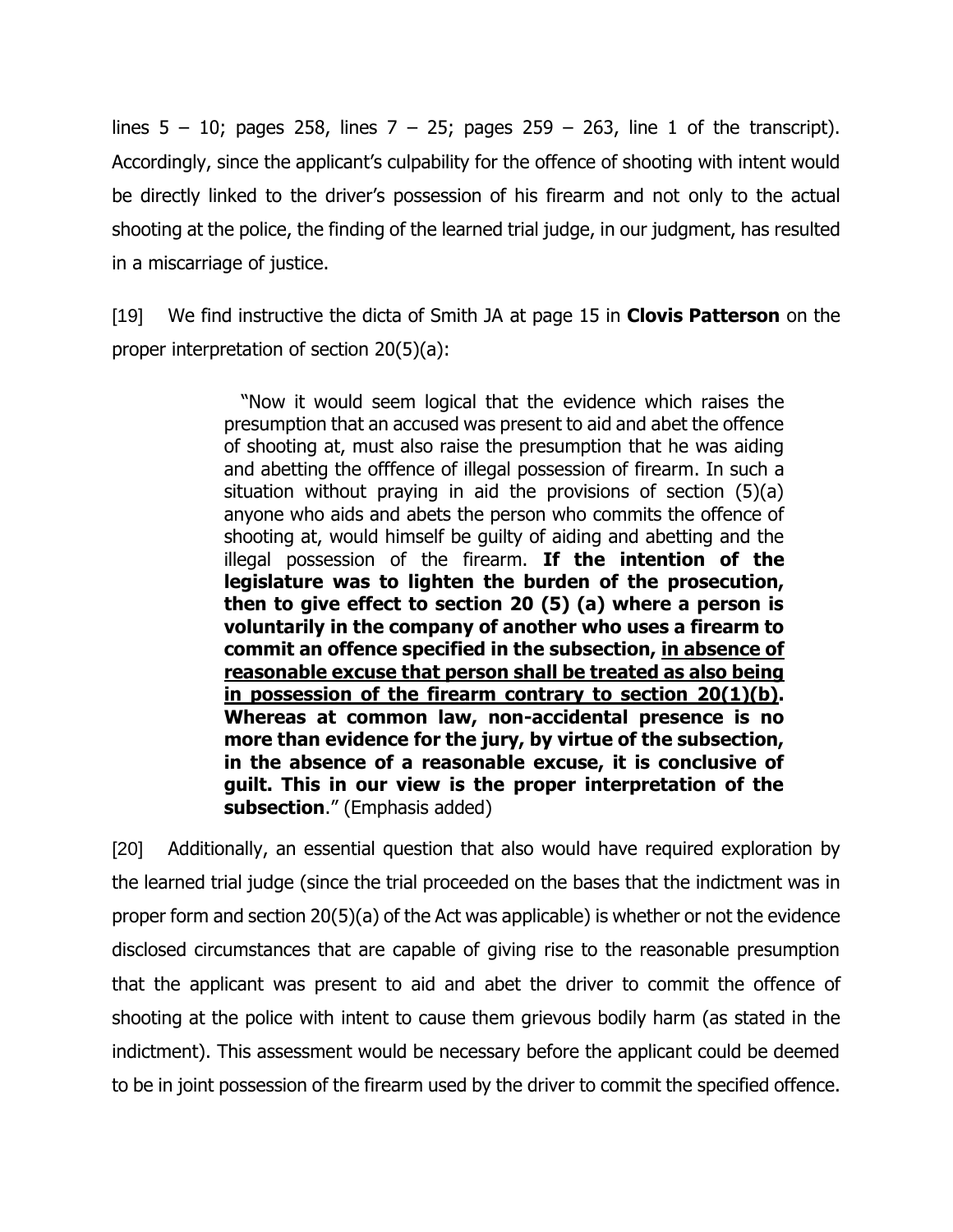[21] In the present case, it is beyond debate that there was overwhelming evidence that the applicant and driver were both engaged in a joint enterprise to rob Messrs Porter and Fray at gunpoint (and the learned trial judge was correct in so finding). However, upon close scrutiny, we find that there is a dearth of evidence (such as any behaviour, statements or acts) that would tend to show that the applicant aided and abetted the driver to shoot at the police and shared his intention to do so. We say so for the following reasons.

[22] We agree with the Crown that the applicant's presence in the car was not accidental, and it is pellucid to us that he and the driver were both trying to evade lawful apprehension by the police following the robbery. However, we observe that the applicant was seated in the car's front passenger seat and was not saddled with the vehicle's manoeuvring. He was also armed with a firearm. Yet, during the pursuit of the car by the police, he did not use his firearm to point or shoot at the police. He had ample time and opportunity to do so, were this his intention or part of any agreed plan between him and the driver. Neither was there any direct or inferential evidence that he shared the intention of the driver to shoot at the police. The undisputed evidence was that the driver shot at the police after hurriedly leaving the car following the crash and just before he escaped into the lane. In other words, the evidence is supportive of the conclusion that the driver committed the offence of shooting with intent on the spur of the moment to facilitate his own escape. It is also worth mentioning that when the driver was shooting at the police, the applicant remained in the car and did not attempt to escape or join him in the shooting. His firearm was subsequently found secreted beneath the seat he was sitting on in the car. It seems to us that this evidence contradicts any notion that the applicant was engaged in a joint enterprise with the driver to shoot at the police or that he aided and abetted him in the commission of the offence. Regrettably, the learned trial judge failed to demonstrate that she considered these factors in her analysis of the evidence.